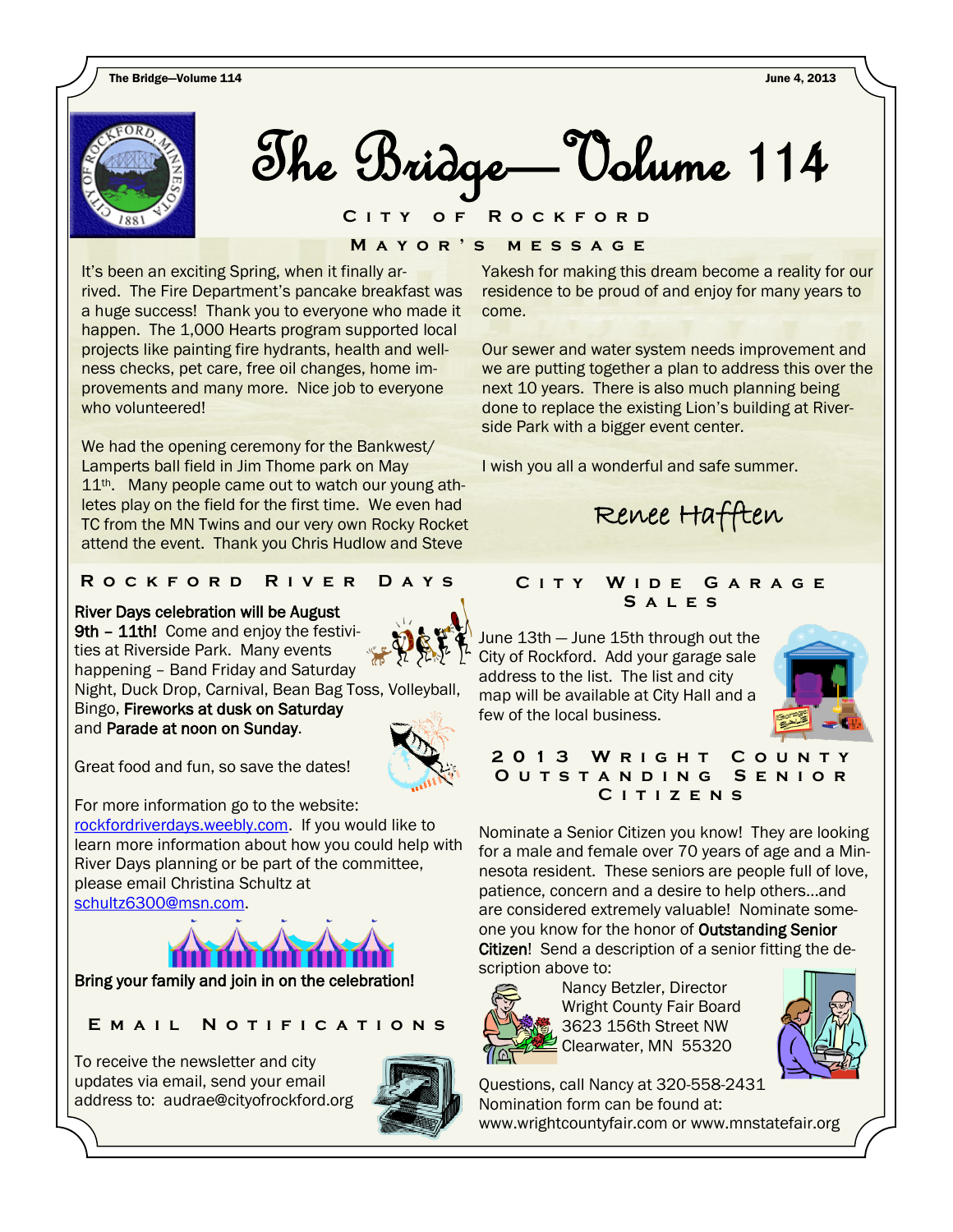#### **A d m i n i s t r a t o r ' s R e p o r t**

Unfortunately, one of my staff submitted her resignation and is planning to retire. Mary Huettl has been an employee of the city as the Finance Clerk for 12 years and will be greatly missed. She has a good sense of humor and is a great part of our team. We accepted applications for the position until May 28th and received around 30!

Staff has been in contact with a senior housing developer that is interested in Rockford. As you may recall we had a market study done that shows the need for senior housing.

It also seems that the housing market has picked up. New home listings in Rockford don't last long. I am hoping that new construction will pick up again as we have a nice selection of residential lots. So far this year we have issued three new housing permits. Staff has provided a map of available lots for new housing on the city's website under economic development.

#### **2 0 1 2 V o l u n t e e r o f t h e Y e a r**

The City Council received many nominations for the 2012 Volunteer of the Year. Those mentioned included: Rebecca Mavencamp, Kerra Oberlander, Nancy Walker, Naomi Binsfield and Karen Fuller.

The City Council voted and Rebecca Mavencamp was selected Volunteer of 2012. Rebecca was selected for:

- Strive Mentorship Program through the Rockford High School which mentors seniors to reach graduation. She has built a strong relationship with our youth and is a wonderful role model for them.
- Volunteers at the Crow River Christmas, Easter Event, Memorial Day Event, Garden Club, River Days, National Night Out and summer teen nights on Thursday to name a few.
- Rebecca is a major part of our community and serves it with enthusiasm and a great smile!

She received a unique award made from a shake shingle from the Stork House.

Thank you Rebecca and all of the volunteers for their dedication to make our community great!



#### **V i s i o n i n g S e s s i o n**

The recent visioning sessions that were held to discuss our potential, better market strategies, more definitive branding that is true to who and what we are is being compiled by our economic development consultant Joanne Foust of Municipal Development Group. When the information is compiled a work plan with goals and outcomes will be discussed. The city council and staff will then work to achieve the goals established.

# **E v e n t C e n t e r**

The city council continues to discuss replacing the old park building with a large event center adjacent to Riverside Park and held an open house on April 30th. There were only a few residents and businesses that attended the open house. The estimated cost of building the event center was created after many meetings between the city council and CPMI a Construction Management Company where the details of the building were discussed.

# **P a r k N e w s**

The Park Commission toured the city parks at their meeting on June 3rd. This year the Park Commission has plans to continue the development of Parkwood Park "Jim Thome Park".



There is an opening on the Park Commission. The applications are available on the city website or at city hall.

# **C o n s u m e r C o n f i d e n c e R e p o r t**

The 2012 Consumer Confidence Report (CCR) regarding drinking water for the City of Rockford is posted on the city's website. View under City Departments—select Public Works and scroll down to view the 2012 CCR report.

Call City Hall if you have questions.

### **C o m p o s t S i t e**

The compost site on Elm Street/CR 33 is open to the City of Rockford Residents. You do not need to check out a key at city hall. Hours of operation:Monday-Friday 7:30am-3pm, Wednesday evening 4:30pm-8:30pm, & Saturday 8am-noon. Items accepted: grass clippings, leaves and brush no larger than 3" in diameter. All bags used to transport composting must be removed.

# NO OTHER DUMPING IS ALLOWED.

*Finished compost material is also available at no charge! The gravel, sand and rock piles are for City use ONLY!* 

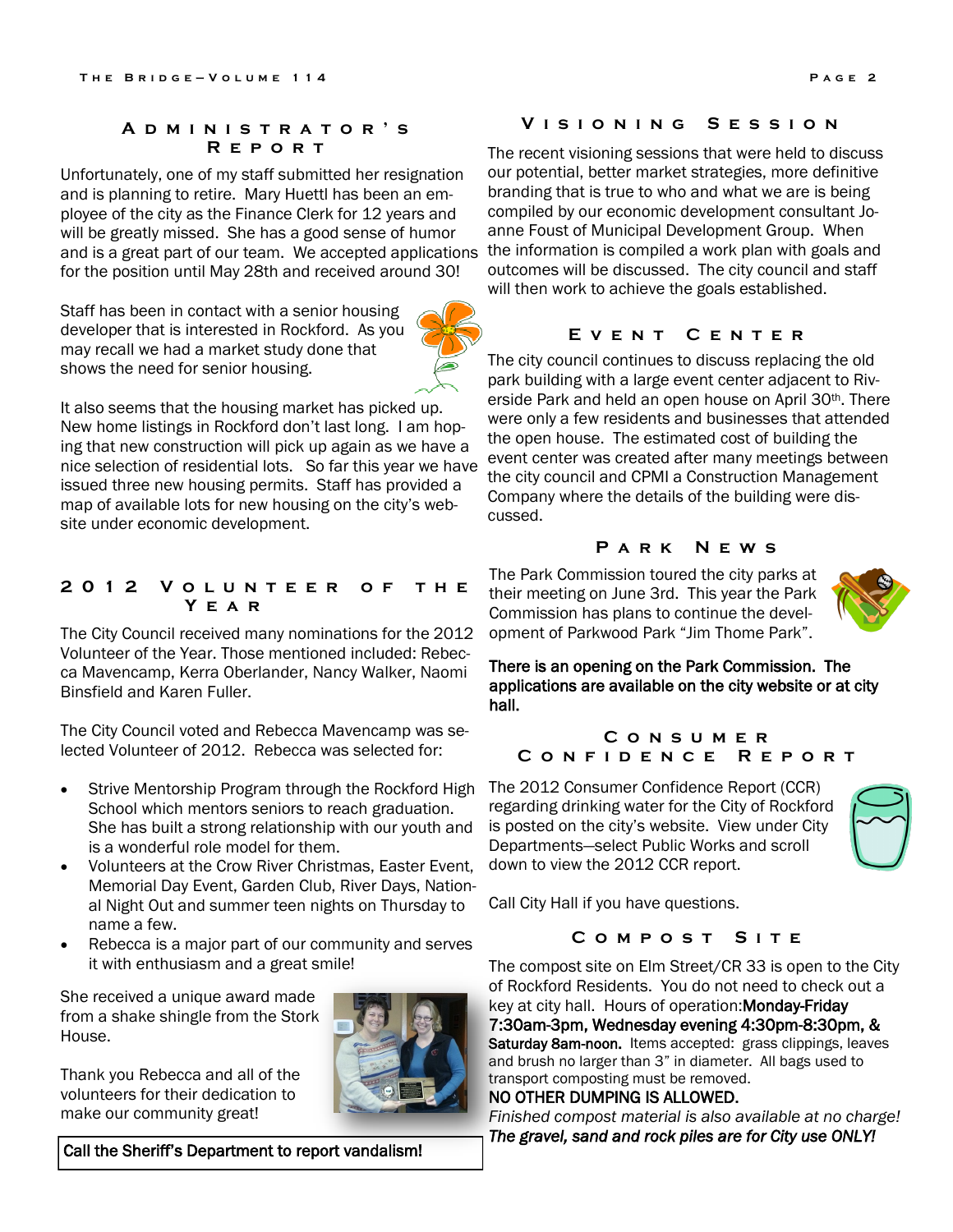#### **R e n t a l D w e l l i n g L i c e n s e**

During these tough economic times property owners that cannot sell their homes are renting to tenants. If you are renting a residential property within the City of Rockford you are required by city code to have the property licensed.

If you already have an existing Rental Dwelling License it is time to renew it for 2013/2014. The City Council has established a fee for rental property licenses. Stop by City Hall or go on-line to obtain the license application. All applications need to be submitted to City Hall no later than June 28, 2013.

A committee is reviewing the housing code and preparing committed is reviewing the housing code and proparing **TALL GRASS & NOXIOUS** *changes* for council to consider.

# **S W I M M I N G P O O L S**<br>The city has an ordinance regulating the height



All swimming pools with a capacity of five thousand (5,000) gallons and a depth greater than thirty (30) inches requires a permit and a yearly inspection. Contact City Hall if you need to apply for a permit.

# **A N I M A L O R D I N A N C E 502**

The City Council recently amended the city code to clarify animal definitions and allowed use after staff received complaints regarding chickens, turkeys and farm animals within the city limits.

Farm Animals shall only be kept in a an agricultural district established by the Zoning Ordinance (AG). Any owner of such an animal at the time of adoption of this code shall have 30 days in which to remove the animal from the city. The official publication will be June 6, 2013.

Definition of a Farm Animal—those animals commonly associated with a farm or agricultural setting. Unless otherwise defined, such animals shall include members of the equestrian family (horses, mules), bovine family (cows, bulls), sheep, poultry (chickens, turkeys), fowl (ducks, geese, pheasants), swine (including Vietnamese pot-bellied pigs), goats, bees and other animals associated with a farm, ranch, or stables or agricultural purposes. This also includes Cervidae, Ratitae and Llama animal groups as defined by MN state statue. (These animals include, but are not limited to elks, ostriches, emus, rheas and llamas and under state law all are considered to be livestock and raised for agricultural pursuits).

The full ordinance will be available on the city website or at City Hall. Call City Hall if you have any questions!

#### **L a w n S p r i n k l e r s**

Residents installing a lawn sprinkler system need to apply for a building permit before installation. A site plan with the proposed placement needs to be submitted with the permit and fee. The permit fee is \$55.00.

# **W a t e r i n g B a n**

The City has an even/odd watering band which is determined by your address, for instance, if your address is an odd number, you may water outdoors on odd numbered days of the month. City Staff and the Sheriff's Department will enforce the water ban. Anyone found in violation of this ban will be fined or prosecuted as a misdemeanor.

# **W e e d s**

of grass. The ordinances states that grass shall not exceed 12" and all noxious weeds and other rank growths of vegetation upon public or private property must be removed.



Typically 5 days are given for tall grass and less if there are noxious weeds. If you are aware of a property that is in violation of this ordinance contact city hall and we will send the property owner a letter.

#### Thank you for your cooperation and taking pride in the city!

#### **R o c k f o r d L i b r a r y**

Located at: 8220 Cedar Street (763) 477-4216 www.griver.org



Hours: Mon 2pm-8pm, Tues. 2pm-8pm, Wed 10am-6pm, Thurs 3pm-8pm, Fri 3pm-6pm, and Saturday 10am-1pm

Summer Reading Program June 10th—August 10th! Patrons can sign-up anytime during the summer.

June 10th (3pm-6pm) Kickoff to Summer. Join them for summer time treats, meet Rockford Royalty, work on crafts, and if you are between the ages of 0-18 then you can also sign up for the Summer Reading Program. Prizes for all who complete the program include books and a chance for gift certificates.



Visit their web site for more exciting events!